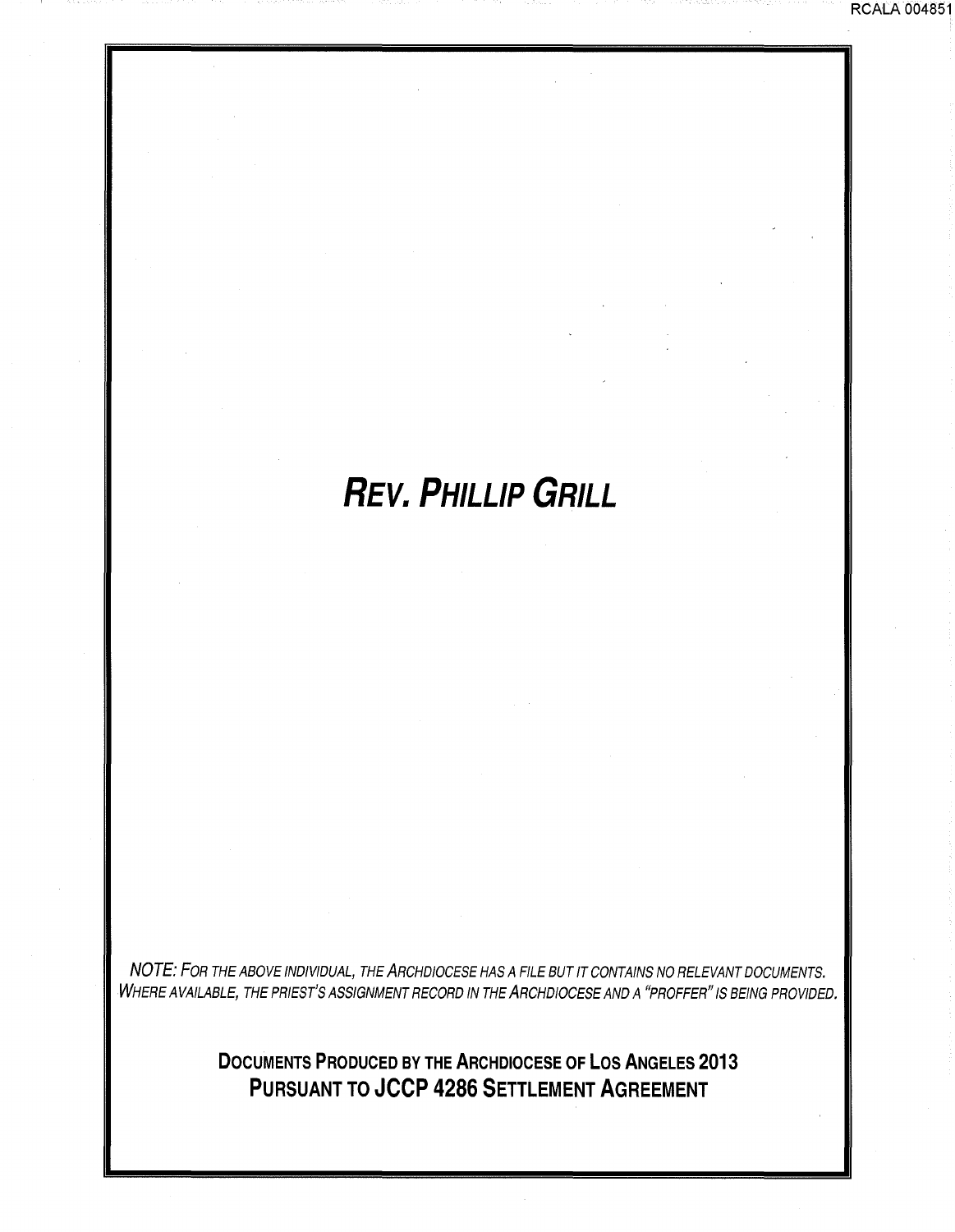### Vicar for Clergy Database

-----···-------·-·-·-·-- --

Clergy Assignment Record (Detailed)

# Rev Msgr Philip lawrence Grill

| Current Primary Assignment                             |                                |                |                 |
|--------------------------------------------------------|--------------------------------|----------------|-----------------|
| Birth Date                                             | 5/10/1916                      |                | <i>Age:</i>     |
| Birth Place                                            | Ogden, Utah, USA               |                | <i>Deanery:</i> |
| Diaconate Ordination                                   |                                |                |                 |
| Priesthood Ordination                                  | 4/27/1943                      |                |                 |
| Diocese Name                                           | Archdiocese of Los Angeles     |                |                 |
| Date of Incardination                                  | 6/18/1983                      |                |                 |
| Religious Community                                    |                                |                |                 |
| Ritual Ascription                                      | Latin                          |                |                 |
| Ministry Status                                        | Deceased                       |                |                 |
| Canon State                                            | Diocesan Monsignor             | Incard Process |                 |
| Begin Pension Date                                     |                                |                |                 |
|                                                        |                                |                |                 |
| Seminary                                               | St. John's Seminary, Camarillo |                |                 |
| Ethnicity                                              | American (USA)                 |                |                 |
|                                                        |                                |                |                 |
| <b>Fingerprint Verification and Safeguard Training</b> |                                |                |                 |
| Date Background Check                                  | 1/1/9999                       |                |                 |

| Virtus Training Date | 1/1/9999 |
|----------------------|----------|

#### Assignment History

| Assignment<br>Deceased                                                                                    | Beginning Date<br>6/5/2008 | <b>Completion Date</b> |
|-----------------------------------------------------------------------------------------------------------|----------------------------|------------------------|
| St. John of God Retirement and Care Center, Los Angeles Resident,<br>Retired                              | 11/17/1998                 | 6/5/2008               |
| San Roque Catholic Church, Santa Barbara Resident, Retired                                                | 9/1/1989                   | 11/16/1998             |
| St. John Eudes Catholic Church, Chatsworth Pastor Emeritus, Retired                                       | 9/1/1989                   | 11/16/1998             |
| St. John Eudes Catholic Church, Chatsworth Senior Priest, Active Service                                  | 1/1/1989                   | 8/31/1989              |
| Prelate of Honor, Elevated                                                                                | 1/21/1983                  |                        |
| St. John Eudes Catholic Church, Chatsworth Pastor, Active Service                                         | 5/14/1963                  | 12/31/1988             |
| Our Lady of the Valley Catholic Church, Canoga Park Associate Pastor<br>(Parochial Vicar), Active Service | 10/25/1960                 | 5/13/1963              |
| St. Matthew Catholic Church, Long Beach, Associate Pastor (Parochial<br>Vicar), Active Service            | 7/2/1952                   | 10/24/1960             |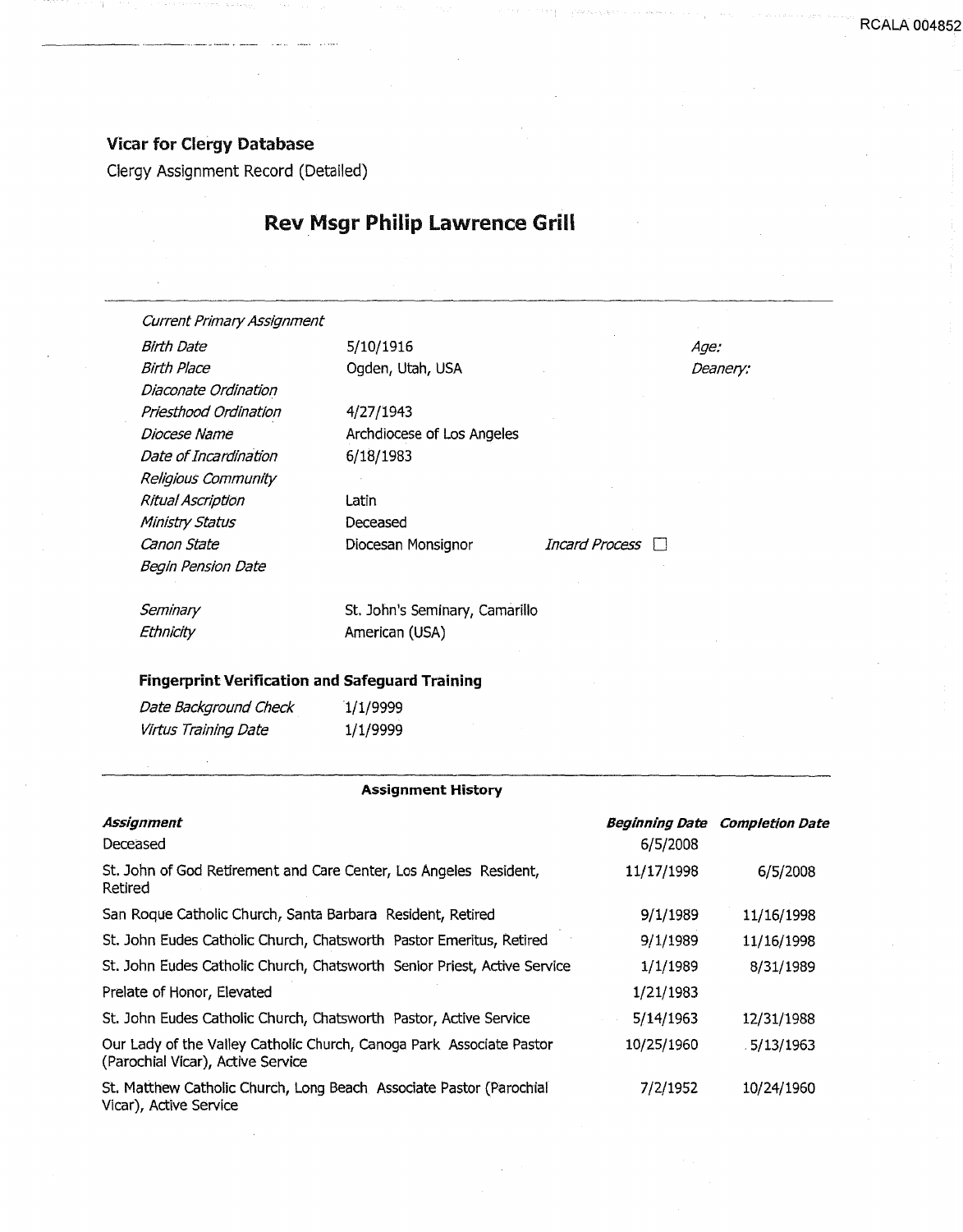**RCALA 00485** 

| St. Cyprian Catholic Church, Long Beach Associate Pastor (Parochial<br>Vicar), Active Service | 5/9/1947 | 7/1/1952 |
|-----------------------------------------------------------------------------------------------|----------|----------|
| All Saints Catholic Church, Los Angeles Associate Pastor (Parochial Vicar),<br>Active Service | 5/4/1943 | 5/8/1947 |